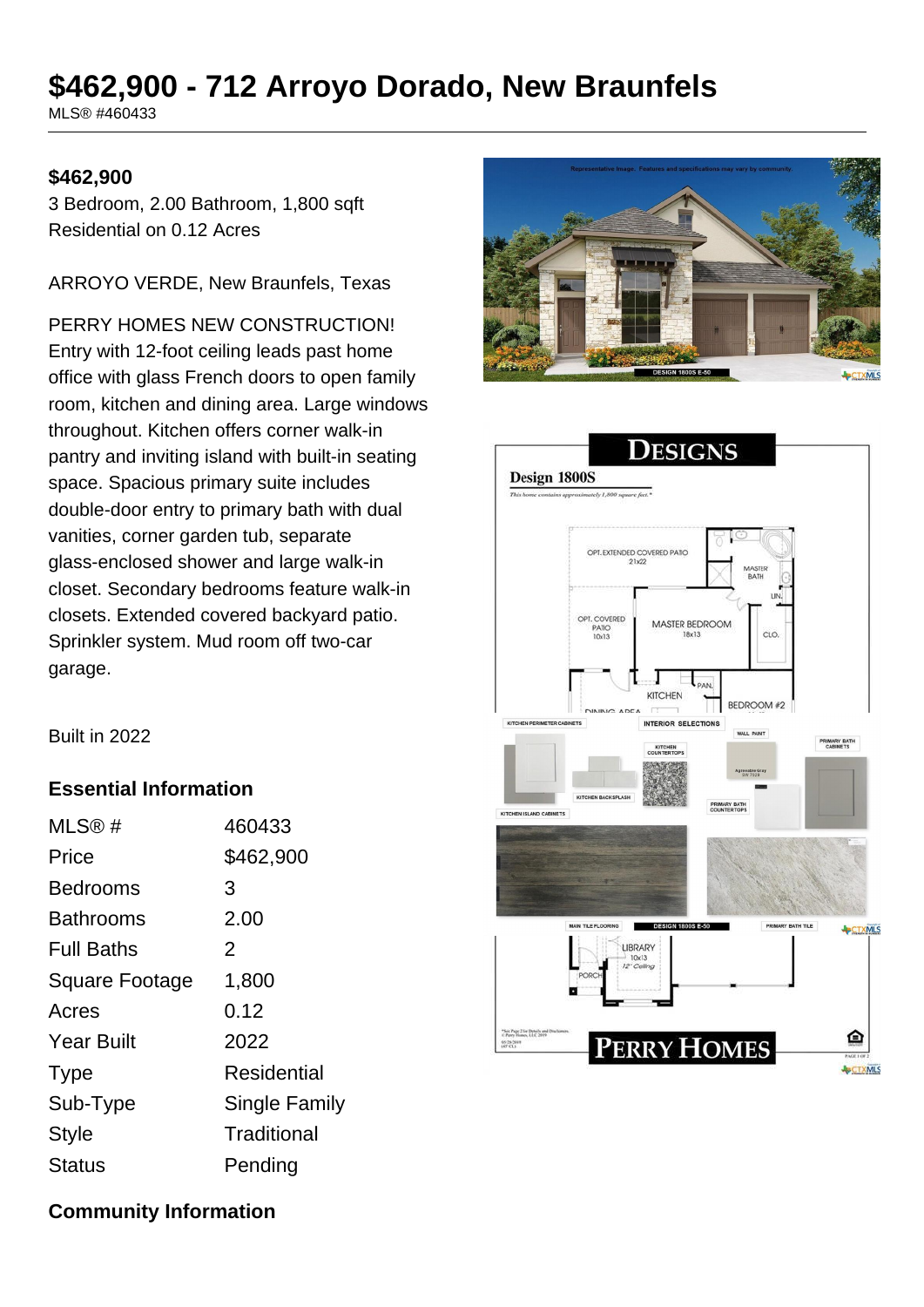| Address                  | 712 Arroyo Dorado                                                                                                                                                                      |
|--------------------------|----------------------------------------------------------------------------------------------------------------------------------------------------------------------------------------|
| Subdivision              | <b>ARROYO VERDE</b>                                                                                                                                                                    |
| City                     | <b>New Braunfels</b>                                                                                                                                                                   |
| County                   | Comal                                                                                                                                                                                  |
| <b>State</b>             | <b>Texas</b>                                                                                                                                                                           |
| Zip Code                 | 78130                                                                                                                                                                                  |
| <b>Amenities</b>         |                                                                                                                                                                                        |
| <b>Utilities</b>         | Cable Available, High Speed Internet Available                                                                                                                                         |
| <b>Features</b>          | Curbs, Park, Playground                                                                                                                                                                |
| Parking                  | Attached, Garage                                                                                                                                                                       |
| # of Garages             | 2                                                                                                                                                                                      |
| View                     | <b>None</b>                                                                                                                                                                            |
| <b>Interior</b>          |                                                                                                                                                                                        |
| Interior                 | Carpet, Ceramic Tile                                                                                                                                                                   |
| <b>Interior Features</b> | Breakfast Area, Carbon Monoxide Detector, Ceiling Fan(s), Garden<br>Tub/Roman Tub, Home Office, Kitchen Island, Living/Dining Room,<br>Pantry, Pull Down Attic Stairs, Separate Shower |
| Appliances               | Cooktop, Dishwasher, Disposal, Electric Water Heater, Microwave,<br>Some Electric Appliances, Tankless Water Heater                                                                    |
| Heating                  | Central, Electric                                                                                                                                                                      |
| Cooling                  | Central Air, 1 Unit                                                                                                                                                                    |
| <b>Fireplaces</b>        | None                                                                                                                                                                                   |
| # of Stories             | 1                                                                                                                                                                                      |
| <b>Stories</b>           | One                                                                                                                                                                                    |
| <b>Exterior</b>          |                                                                                                                                                                                        |

|                 | Exterior Features Covered Patio, Rain Gutters |
|-----------------|-----------------------------------------------|
| Lot Description | 45x120                                        |
| Windows         | Double Pane Windows                           |
| Roof            | Composition, Shingle                          |
| Construction    | Stone Veneer, Stucco                          |
| Foundation      | Slab                                          |

## **School Information**

| <b>District</b> | <b>Comal ISD</b>            |
|-----------------|-----------------------------|
| Elementary      | <b>Oak Creek Elementary</b> |
| Middle          | Canyon Middle School        |